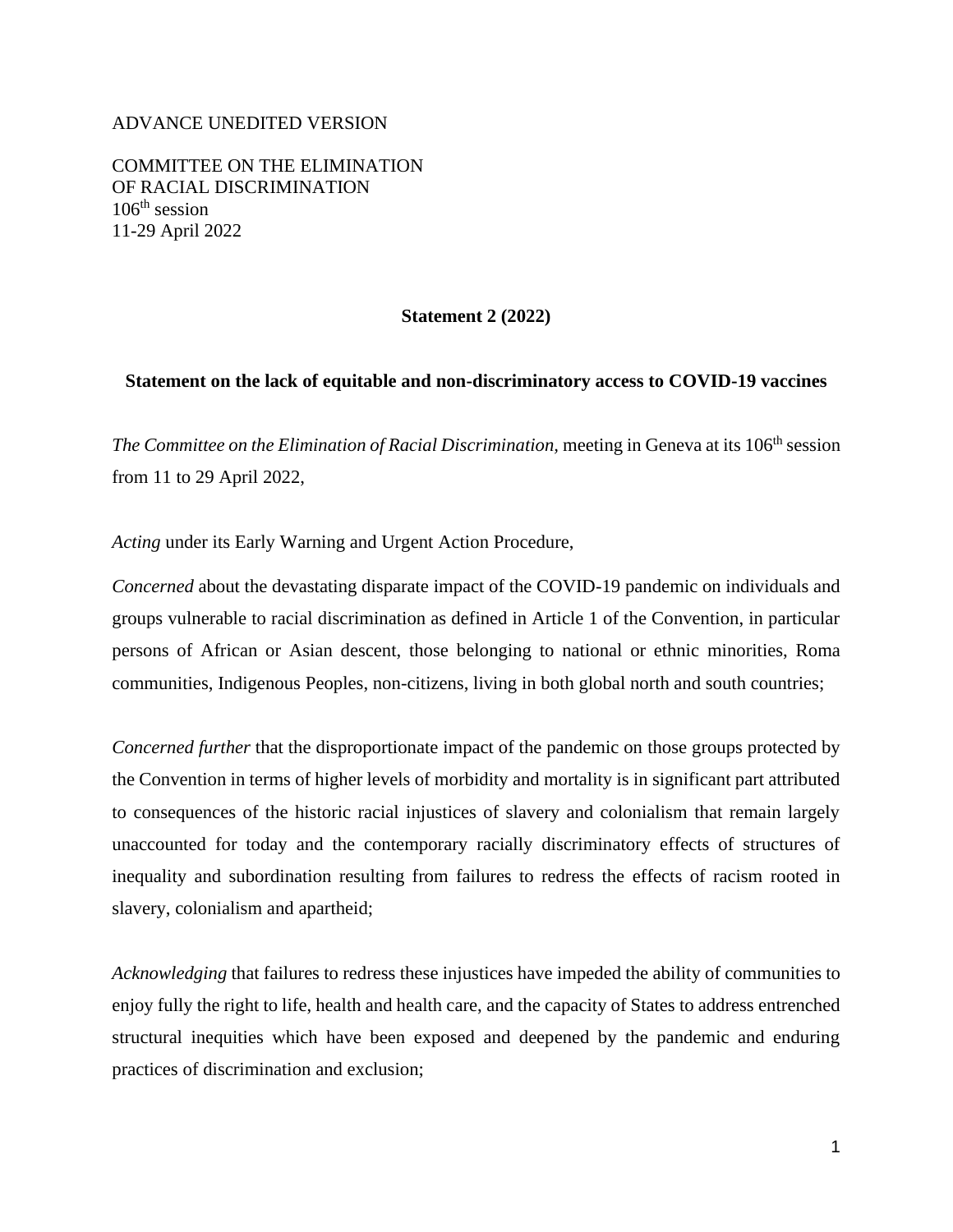*Further concerned* that across the globe higher rates of COVID-19 morbidity and mortality have been reported among persons and groups protected under the Convention due to little or no access to vaccines as well as living conditions, with limited or no access to clean water and sanitation facilities, healthcare, medication, medical services, social security and social services;

*Reaffirming* that States must protect against and mitigate the impact of the pandemic on individuals and groups subject to structural discrimination and disadvantage on the basis of the grounds in the Convention, taking into account the gender-related dimensions of racial discrimination;

*Reaffirming further that* States have an obligation to ensure equal access to lifesaving healthcare services, including testing, vaccines and medical treatments, which have been key in order to prevent the spread of COVID-19 and reduce fatalities as a consequence of infection with the virus;

*Deeply concerned* that the vast majority of COVID-19 vaccines have been administered in highand upper-middle-income countries and that, as of April 2022, only 15.21% of the population of low-income countries has received even one vaccine dose,<sup>1</sup> creating a pattern of unequal distribution within and between countries that replicates slavery and colonial-era racial hierarchies; and which further deepens structural inequalities affecting vulnerable groups protected under the Convention;

*Deeply concerned* that the pattern of unequal distribution of lifesaving vaccines and COVID-19 technologies between and within countries manifests as a global system privileging those former colonial powers to the detriment of formerly colonised states and descendants of enslaved groups; *Recalling that* under established ICERD provisions and practice, States are obligated to eliminate all forms of racial inequities whether they are by purpose or effect, de jure or de facto, and ensure substantive equality without discrimination on the grounds of "race, colour, descent or national or ethnic origin";

<sup>&</sup>lt;sup>1</sup> [Global Dashboard for Vaccine Equity -](https://data.undp.org/vaccine-equity/) UNDP Data Futures Platform (last accessed on 25 April 2022).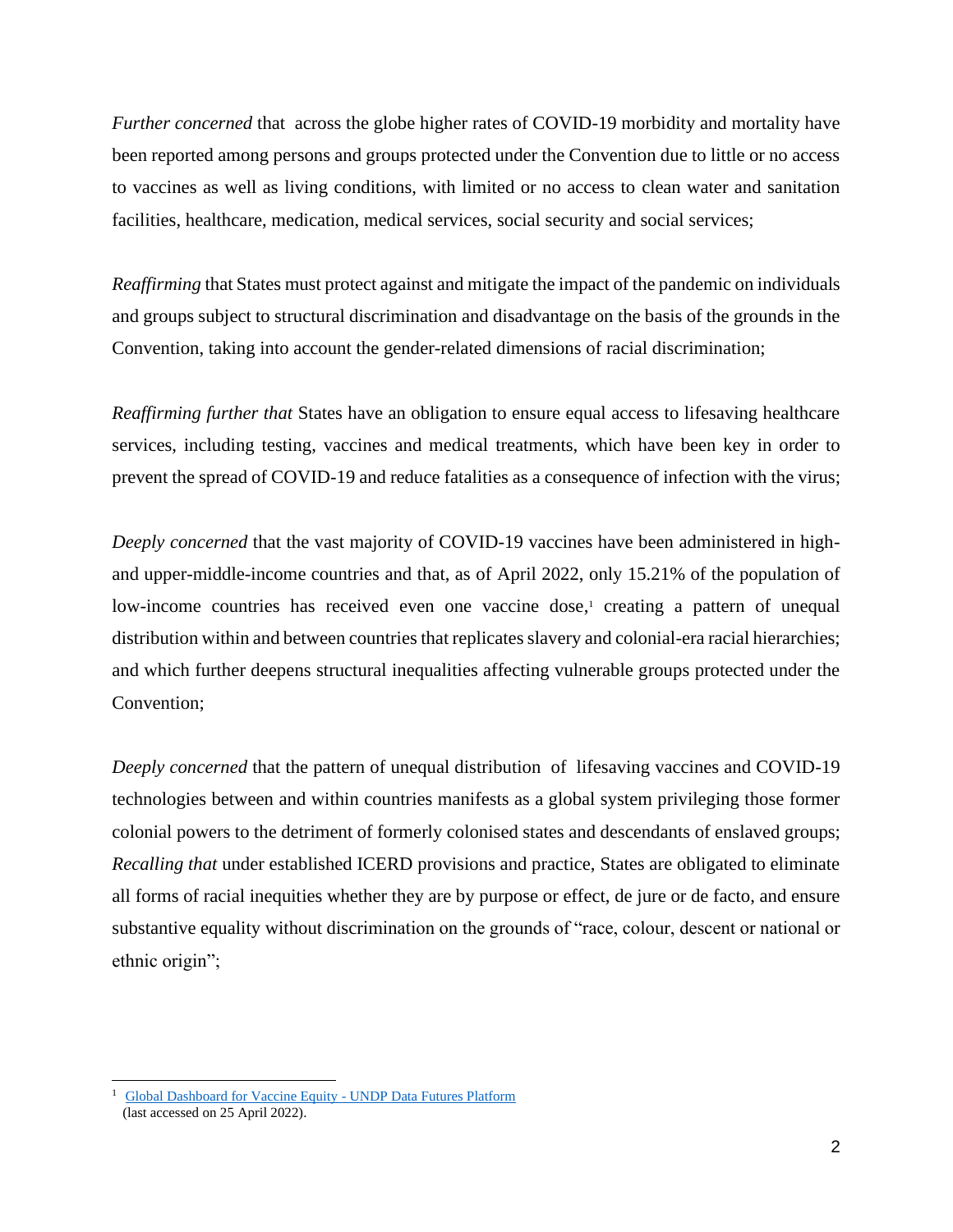*Noting* that most of the vaccines approved are subject to an intellectual property rights regime and that the insufficient supply of vaccines due to unequal global distribution necessitates urgent measures in relation to the intellectual property regime;

*Noting also* the proposal within the World Trade Organization (WTO) on a temporary waiver on part of the Trade-Related Intellectual Property Rights Agreement (TRIPS) for COVID-19 vaccines and treatment, supported by the Committee on Economic, Social and Cultural Rights<sup>2</sup> and a number of special procedure mandate holders of the Human Rights Council<sup>3</sup>, and noting the Report of the United Nations High Commissioner for Human Rights to the Human Rights Council on the human rights implications of the lack of affordable, timely, equitable and universal access and distribution of coronavirus disease (COVID-19) vaccines and the deepening inequalities between States; 4

*Noting that* the States parties of Germany, Switzerland, the United Kingdom of Great Britain & Northern Ireland have opposed a request spearheaded by India and South Africa in October 2020 at the WTO to temporarily waive intellectual property protections on healthcare technologies concerning COVID-19 prevention, containment or treatment imposed by the TRIPS Agreement (later revised in May 2021) and in addition, Germany, Switzerland, and the United Kingdom of Great Britain & Northern Ireland have failed to mandate technology transfers by nationally based pharmaceutical companies that insist on guarding their intellectual property monopolies on COVID-19 healthcare technologies;

Noting further that, while the State party of the United States of America has declared support for a narrow vaccines-only waiver, it has failed to use all its available tools, including activating its

[https://tbinternet.ohchr.org/\\_layouts/15/treatybodyexternal/Download.aspx?symbolno=E/C.12/2021/1&Lang=en](https://tbinternet.ohchr.org/_layouts/15/treatybodyexternal/Download.aspx?symbolno=E/C.12/2021/1&Lang=en)

<sup>2</sup> See: "Statement on universal affordable vaccination against coronavirus disease (COVID-19), international cooperation and intellectual property", 23 April 2021. Available at

 $3$  See: "COVID-19: UN experts urge WTO cooperation on vaccines to protect global public health", 1 March 2021. Available at [www.ohchr.org/EN/NewsEvents/Pages/DisplayNews.aspx?NewsID=26817&LangID=E;](https://unitednations-my.sharepoint.com/personal/philippa_fletcher_un_org/Documents/Documents/CURRENT%20DOX/www.ohchr.org/EN/NewsEvents/Pages/DisplayNews.aspx?NewsID=26817&LangID=E) statement by United Nations human rights experts, "Universal access to vaccines is essential for prevention and containment of COVID-19 around the world", 9 November 2020. Available at [www.ohchr.org/EN/NewsEvents/Pages/DisplayNews.aspx?NewsID=26484&LangID=E;](https://unitednations-my.sharepoint.com/personal/philippa_fletcher_un_org/Documents/Documents/CURRENT%20DOX/www.ohchr.org/EN/NewsEvents/Pages/DisplayNews.aspx?NewsID=26484&LangID=E) statement by United Nations human rights experts, "States must prioritize health and equality over profits and vaccine hoarding, UN experts say. Omicron and other new variants underline urgency to act", 29 November 2021. Available at <https://previous.ohchr.org/EN/NewsEvents/Pages/DisplayNews.aspx?NewsID=27875&LangID=E>

<sup>4</sup> Report A/HRC/49/35. Available at [OHCHR | HRC | 49th regular session of the Human Rights Council: Reports](https://www.ohchr.org/en/hr-bodies/hrc/regular-sessions/session49/list-reports)